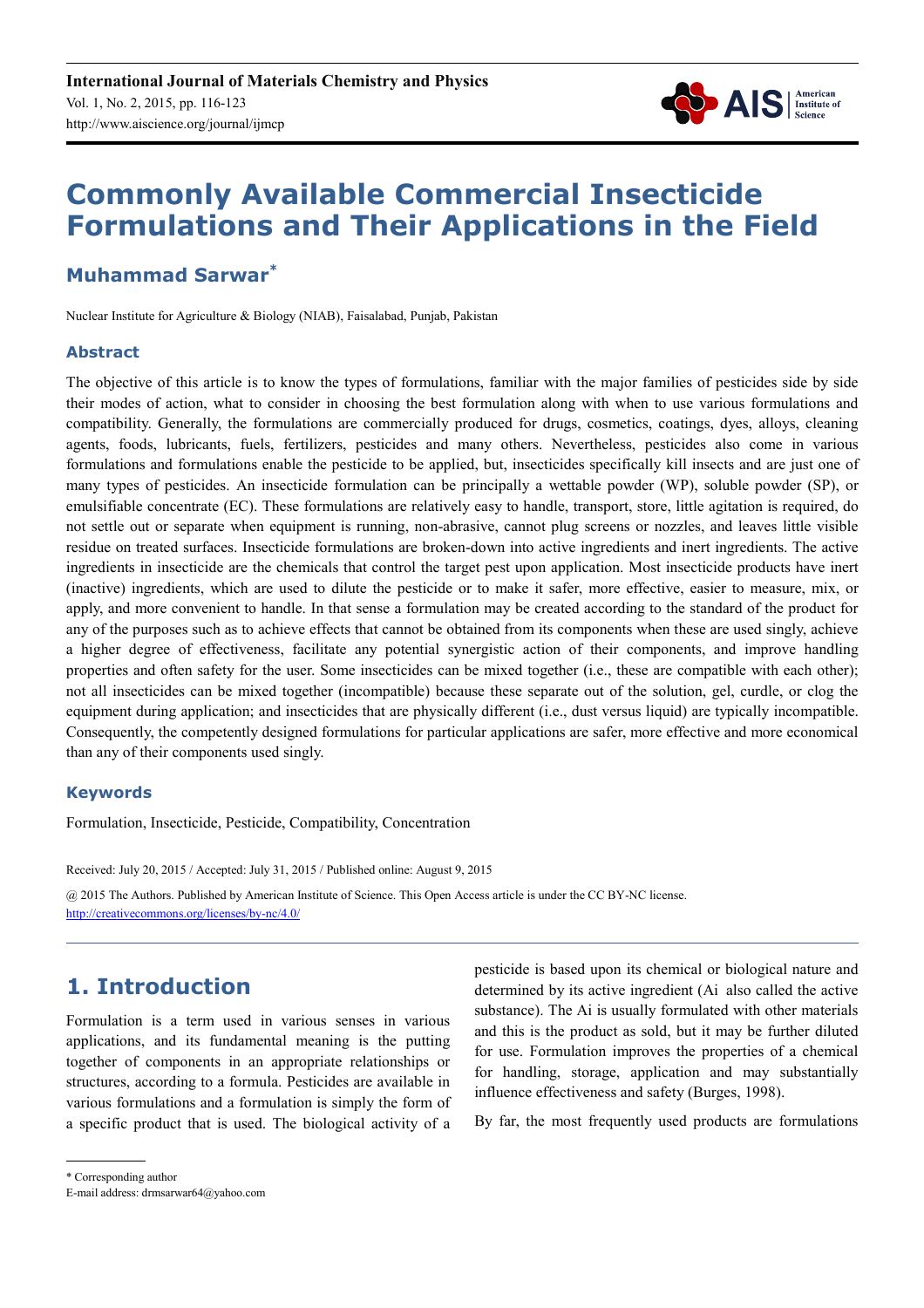for mixing with water and then applying as sprays. Water miscible, older formulations include EC-Emulsifiable concentrate, WP-Wettable powder, SL-Soluble (liquid) concentrate, SP-Soluble powder etc. Newer, non-powdery formulations with reduced or no use of hazardous solvents and improved stability include, SC-Suspension concentrate, CS-Capsule suspensions and WG-Water dispersible granules. Other common formulations include granules (GR) and dusts (D), although for improved safety the latter has been replaced by microgranules (MG) e.g., especially for rice. Specialist formulations are available for ultra-low volume spraying, fogging, fumigation, etc. Very occasionally, some pesticides (e.g., malathion) may be sold as technical material (TC), which is mostly Ai, but also contains small quantities of, usually non-active, by-products of the manufacturing process. A particularly efficient form of pesticide dose transfer is the seed treatment and specific formulations have been developed for this purpose. Further, a number of pesticide bait formulations are available for rodent pests control (Knowles, 1998; Sarwar, 2012).

Pesticides are derived in several diverse formulations owing to discrepancies in the solubility, capability to manage the pest, and easiness in handling and transporting of the active ingredients. A pesticide formulation is a mixture of chemicals which effectively controls a pest. Formulating a pesticide involves processing it to improve its storage, handling, safety, application, or effectiveness (Ware, 1994).

The pesticide formulation is a mixture of active and other ingredients (previously called inert ingredients). An active ingredient is a substance that prevents, kills, or repels a pest or acts as a plant regulator, desiccant, defoliant, synergist, or nitrogen stabilizer. Synergists are a type of active ingredient that are sometimes added to formulations. These enhance another active ingredient's ability to kill the pest while using the minimum amount of active ingredient, but do not possess pesticidal properties themselves (Label Review Manual, 1998). For reducing incompatibilities of flowable, wettable powder, and water-dispersible granule formulations, regular shaking is needed (University of Nebraska Cooperative Extension Service, 1992).

The pest needs to be identified and information on how the pest feeds, its reproductive habits, and its life cycle can help the manufacturer to determine which formulation would be the most effective (Farm Chemicals Handbook, 1997). The type of surface, training, equipment, runoff, drift, habits of the pest, and safety are all considered when a manufacturer designs a pesticide formulation (Oregon Pesticide Applicator's Manual, 1993). There are many types of other ingredients, solvents are liquids that dissolve the active ingredient, carriers are liquids or solid chemicals that are added to a pesticide product to aid in the delivery of the active ingredient, and adjuvants often help to make the pesticide stick to or spread out on the application surface i.e., leaves. A pesticide formulation typically consists of an active ingredient, plus several inactive materials called adjuvants or additives. The main purpose of additives is to increase the effectiveness of the active ingredient. Some common additives include spreaders, stickers, wetting agents, compatibility agents and foaming agents (Terms of the Environment, 1997).

# **2. How to Choose a Formulation**

Any given active ingredient can often be purchased in more than one formulation, for example, the active ingredient Deltamethrin is available as a granule, a suspension concentrate, a dust and an aerosol, thus, the same active ingredient is available in four different products. The reason for this is that different formulations of the same active ingredient behave differently. Therefore, a deltamethrin dust is perfect for application into wall voids where it coats the inner wall and controls crawling pests, while deltamethrin aerosol is more suited towards contact control of flying pests. Knowing the characteristics of a given formulation can help to choose the right product for needs and use that product more effectively. Here are some points to consider when choosing a formulation and this information can usually be found on the product label. When choosing a formulation some points to consider are percent of active ingredient, ease in handling and mixing, personal safety risk, type of environment (agriculture, forest, urban, etc.), effectiveness against the pest, habits of the target pest, the crop to be protected, type of application equipment or machinery, danger of drift or runoff, possible injury to crop, and cost of product (Pimentel, 2005).

# **3. Formulation Process**

This is usually accomplished by grinding the material to a powder or dissolving it in a petroleum solvent. The toxicant may then be diluted with other substances to make the desired formulation and is then known as the active ingredient (Ai). The other substances which are added to the formulation are called adjuvants. An adjuvant is anything that enhances the physical properties of an active ingredient or by itself it may have no killing properties. Some examples are xylene, talc, flour and bran. The preparation and use of pesticide formulations also involve the use of various accessory agents such as dusts, diluents, solvents, emulsifiers, wetting and dispersing agents, stickers, deodorants, and masking agents. Accessory agents are given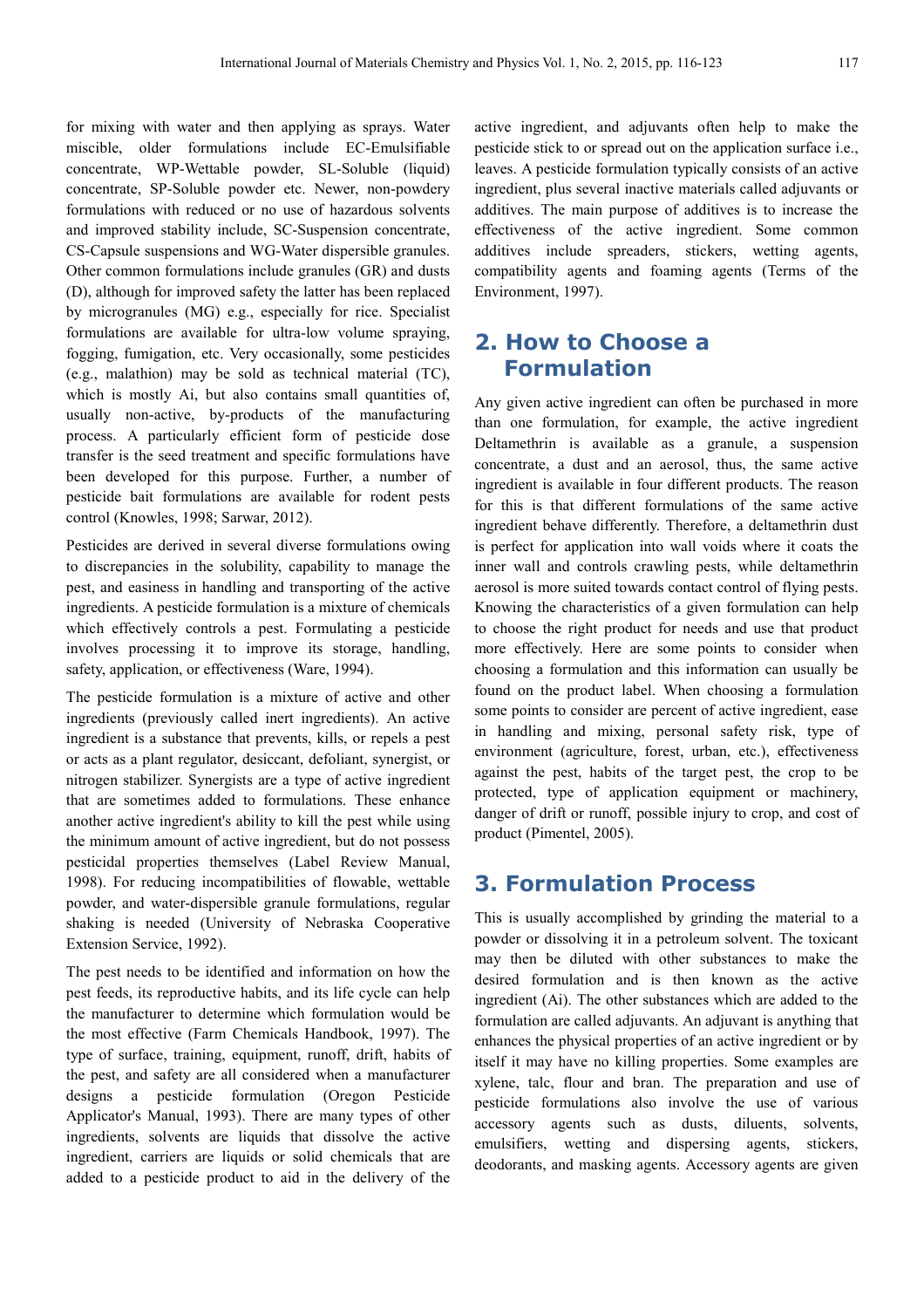names that denote their specific actions or enhancement of the formulation, for example, a 'spreader' would help to spread the pesticide over a surface. The physical form in which insecticides are purchased may be either a dry or a liquid formulation. One of the most important components of a formulation is the carrier, and this is the substance which carries the active ingredient of the target surface. Carriers also may be either dry or liquid according to the formulation (Chloe et al., 2015).

# **4. Different Types of Insecticide Formulations**

An insecticide can be manufactured in a variety of formulations, each tailored for specific applications. In the commercial development of insecticides, one of the first steps that a manufacturer employs is to chemically produce the compound in a form which is called the 'technical grade material'. This technical grade material or toxicant may be sold in forms such as crystals, or powder, or in a liquid or gas systems. Since it is not normally used in these forms for insect control, the technical grade material must be formulated (Rathburn, 1985). Here are some of the most common kinds of pesticide formulations available, along with a description to have a better understanding of what these are.

#### **4.1. Dry Formulations**

The commonly used dry formulations are dusts, granules, baits, wettable powders and soluble powders (Sarwar et al., 2007; Sarwar, 2013; Ahmad et al., 2011). Some of the more important information on common dry formulations include:-

### **4.1.1. Granules (G) or Pellets (P)**

Granule is a pesticide in the form of pellets, all of which are larger than dust particles. A granular formulation is dry and ready-to-use, and is made of small amount of pesticide and an inert carrier, and the active ingredient is mixed with, absorbed, adsorbed, or pressed on or into the inert carrier. Coarse particles (e.g., clay, ground corn cobs, or walnut shells) can serve as a carrier for certain types of insecticides. Various other types of inert clay pellets and peanut hulls are often used as the diluent or carrier. The toxicant is applied to it, and adheres to these granules. The toxicant slowly leaches out of the carrier, minimizing its movement within the ecosystem and maximizing its active life (persistence). Granular formulations are commonly used for controlling soil-dwelling insects and in systemic insecticides that are applied around the base of plants. Since, granular formulations do not blow or drift, so, these are considered relatively safe from the standpoint of accidental human

exposure. Granules are large particles and dry formulations that usually contain two to twenty percent active ingredient. Granular formulations are easy to apply and do not drift as readily as other formulations. Granules are used widely for spot and broadcast soil applications and are often applied at planting time to protect the roots from soil insects.

#### **4.1.2. Dusts (D)**

These dry powders are usually formulated with inert particles of ash, chalk, talc, or clay. These are designed to be sprinkled or blown onto target surfaces. The powder sticks to feet, legs and other body parts of passing insects, and the toxicant is eventually ingested when the insect cleans itself. Insecticides that act as stomach poisons are often formulated as dusts. These formulations are not always suitable for outdoor applications because these have a tendency to drift away (blow with the wind). Dusts are in a dry, powdered form and usually contain from one-half to ten percent. Most of the material in this formulation is an inert clay diluent or carrier. Dusts do not always adhere well to plants or animals or structures; and these are extremely subjected to drift by the wind, therefore posing a greater toxic hazard to the applicator and the environment than many other types of formulations. For these reasons, dusts are usually recommended only for localized application, home control programs and storage system. Dilute dusts are used mainly as grain protectants, commonly used for interior wall void and perimeter treatments, as well as for crop-dusting.

#### **4.1.3. Poison Baits (B)**

Poisonous baits are food-like substances mixed with a pesticide specifically designed to attract and be eaten by insects or other pests and eventually poison them to death. The poison baits consist of a base or carrier material attractive to the pest species and a chemical toxicant in relatively small quantities. Baits contain a low percentage of active ingredient ranging from 1/4 to 5%. The toxicant is mixed with various carriers or attractants such as bran, orange pulp, corn cobs and sugars. Baits are commonly used for rodent control, including mice and rats, however, also used to control other insects. The poison baits are also used for the control of fruit flies, chewing insects, wireworms, white grubs in the soil, household pests like roaches, and slugs. Baits are also commonly used for subterranean soil pests such as ants, mole crickets and cutworms. Bait formulations can be used indoors or outdoors and are placed or scattered where these can be consumed by the target pests.

### **4.1.4. Wettable Powder (WP or W)**

A dry (powder) preparation that is mixed with water to form a suspension is used for spraying. Unlike a soluble powder, it does not dissolve in water. Suspensions must be added to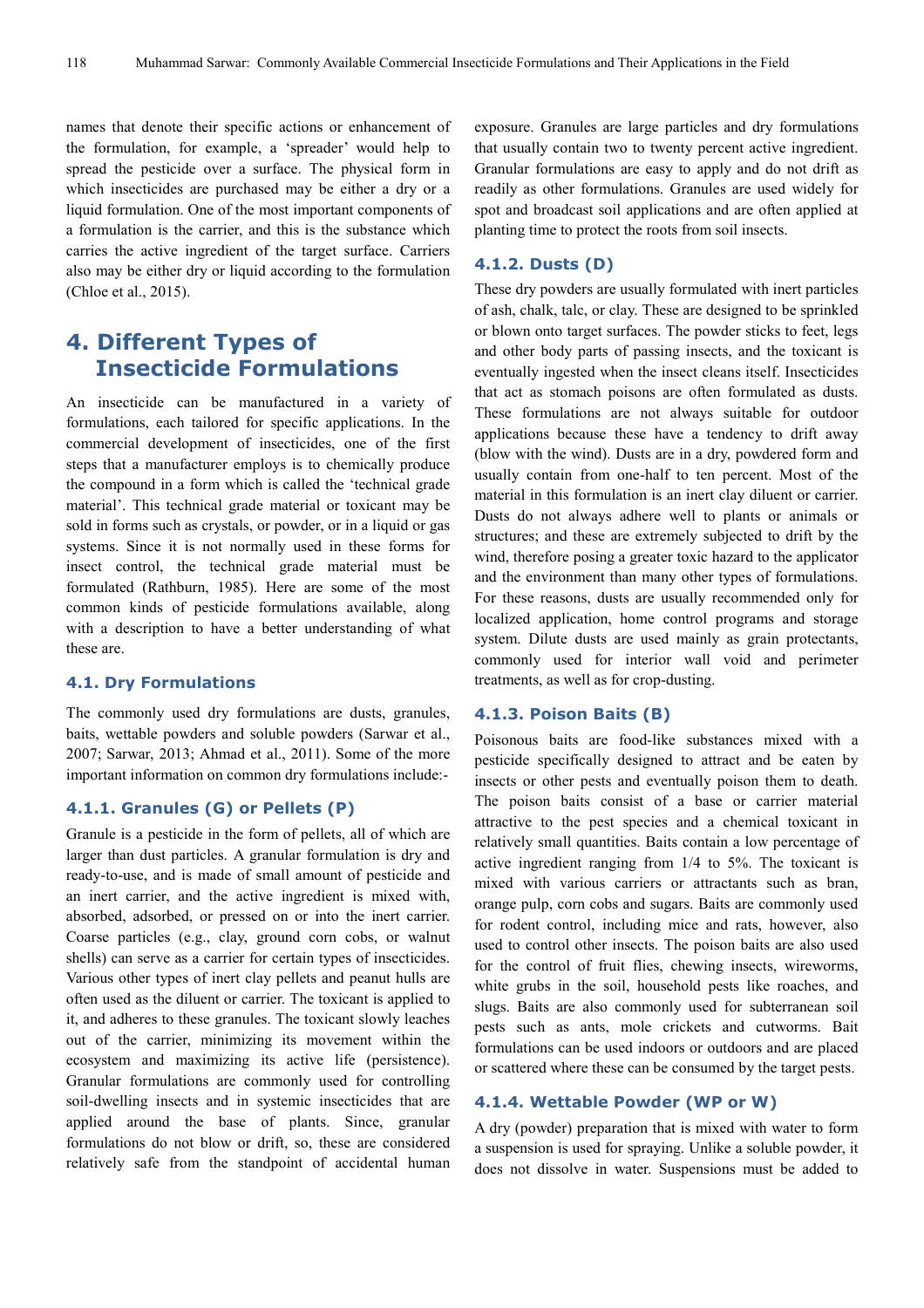tanks that have already been partially filled with water, and the mixture must be agitated in some way to avoid lumpy formulations that can clog nozzles and result in improper application. The Ai in a wettable powder usually ranges from 25 to 75%. The Ai is essentially a concentrated dust which has been finally ground to a powder mixed with a fine clay like diluent or carrier. While a WP is a dry formulation, it is mixed with water which acts as the secondary carrier. Most Ai of a WP formulation is immiscible with water and this incompatibility is overcomed by adding a bipolar compound such as a wetting agent. The wetting agent ties the Ai and diluents with the water carrier to form a suspension. However, this WP suspension is unstable and it must be constantly agitated to prevent settling and ensure its desired effectiveness.

## **4.1.5. Soluble Powder (SP)**

This is a dry preparation of finely-ground powder containing a relatively high concentration (15%-95%) of active ingredient that dissolves in water (or another liquid) and forms a solution so that it can be applied. A soluble powder dissolves completely in water, whereas a wettable powder contains an emulsifier that produces a uniform suspension (colloid). Many foliar insecticides are formulated as wettable (or soluble) powders because these are easy to transport and generally have a long shelf life. These are finely ground, highly concentrated powders and the powder is soluble in water and needs no wetting agent. Simple mixing of powder with water forms the spray. The potentially hazardous concentrated material is packaged in a soluble bag, and the entire package is placed into spray tank with water.

# **4.1.6. Water-Dispersible Granules or Dry Flowables (WDG or DF)**

Water-dispersible granular formulations are like wettable powder formulations, except the active ingredient is prepared as granule-sized particles. Dry flowables are very similar to granules in appearance, but behave in the same way as wettable powders. Dry flowables have several advantages over WPs because of their shape: these can be easily 'poured' and measured just like liquid, and are safer to use because very little dust is released into the air when they are mixed and measured. This very finely ground solid material which is suspended in a liquid; usually contains a high concentration or large amount of the active ingredient and must be mixed with water when applied.

### **4.1.7. Insecticides Fertilizers Mixtures**

The mixture generally constitutes addition of a granular insecticide to chemical fertilizer or spreading of insecticide directly on to the fertilizer. These are applied at the regular fertilizing time and provide both plant nutrients and control of soil insects. Urea 2% solution is mixed with compatible insecticidal emulsions and sprayed for supply of nitrogen to the plant and for realizing effective pest control. Many pesticides are rapidly broken down when mixed with fertilizers.

#### **4.2. Liquid Formulations**

Most insecticides that are applied as liquid or spray use water as the carrier (Akbar et al., 2011; Sarwar et al., 2011). Primarily, the following liquid formulations will be discussed;-

#### **4.2.1. Emulsifiable Concentrates (EC)**

These liquid formulations contain the toxicant (s) and an emulsifier dissolved in organic solvent. The concentrate is diluted with a large volume of water to produce the final spray mixture. Some foliar insecticides are formulated as emulsifiable concentrates. Unlike most wettable powders, these do not leave a visible residue on fruits and vegetables. Sensitive plants, however, may be injured by organic solvents in the mixture. Emulsifiable concentrates are also commonly used in sprays for urban and industrial pests. The Ai is dissolved in a petroleum solvent such as xylene and an emulsifier which allows the material to mix with water. The percentage of the emulsifying agent which is present in the insecticide is indicated by the inert ingredients. Emulsifers and wetting agents are bipolar in that one end is hydrophobic and other end is hydrophilic. The EC when mixed with water, forms a milky colored emulsion, this is generally stable for a period of several hours without agitation and should only be mixed in quantities that will be used immediately. The EC are used for treating storage structure or fabric, external bag surfaces and disinfecting transport facilities.

#### **4.2.2. Ultralow Volume Concentrates (ULV)**

These are both a formulation and an application technique, and are highly concentrated formulations (more than 8 pounds of active ingredient per gallon) designed to be used in specialized spray equipment that atomizes the concentrate droplets. The ULV spray equipment is used by most aerial applicators (airplane sprayers) that treat forested lands or large agricultural acreages. These kill the pest directly, usually by exposing it to lethal substances or unsuitable environmental conditions. These reduce the reproductive potential of a pest population often by modifying its environment (biotic or abiotic) or by restricting its movement. These modify the pest's behavior to make it less troublesome (attract, repel, confuse, exclude and mislead it). These are usually sold as technical grade materials and not further diluted before application by special spray equipment. The extremely fine spray is applied at rates as low as onehalf pint to one-half gallon per acre.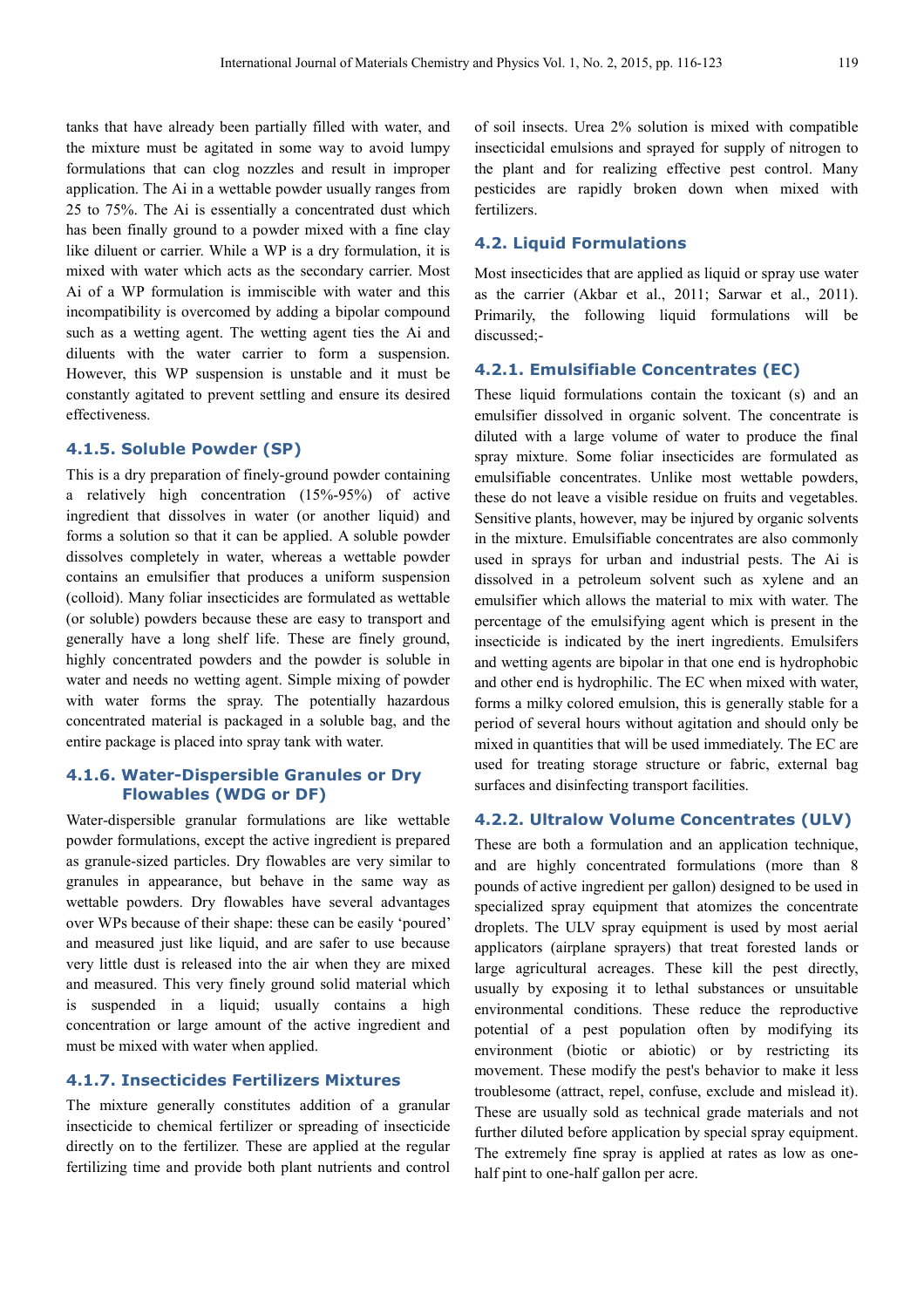## **4.2.3. Oils**

These are sprays in which oil itself is the ingredient. The oil may be refined to reduce phytotoxity to plants and is usually mixed with an emulsifier so water may be used as the carrier. The percentage of oil in this type of formulation may range from 1 to 99%.

### **4.2.4. Flowable Suspensions (F)**

Flowable suspensions are an ingenious solution to a formulation problem. Earlier, it is stated that some insecticides are soluble in neither oil nor water, but are soluble in one of the exotic solvents, making the formulation quite expensive. To handle the problem, the technical material is blended with one of the dust diluents and a small quantity of water, leaving the insecticide-diluent mixture finely ground but in wet form. This 'wet blend' mixes well with water and can be sprayed with the same tank settling characteristic as wettable powder.

# **4.2.5. Solutions and Water Soluble Concentrates (S)**

These are liquids in their original state and are fully soluble in water and any other solvent. Solutions that are prepared in the right way will not leave unsightly residues or clog spray nozzles. It is a concentrated liquid pesticide formulation that may be used directly or require diluting. Many of the synthetic organic insecticides are water insoluble but soluble in organic solvents such as amyl acetate, carbon tetrachloride, ethylene dichloride, kerosene, xylene, pine oil etc., which themselves possess some insecticidal properties of their own.

### **4.2.6. Ready-to-Use (RTU)**

These solutions contain the correct amount of solvent when buy and no further dilution is required before application. These formulations, usually in petroleum-based solvents, contain small amounts (often 1% or less) of active ingredient per gallon.

### **4.2.7. Concentrate Solutions (C or LC)**

These must be further diluted with a liquid solvent before to apply, occasionally the solvent is water, but more often the solvent is a specially refined oil or petroleum-based solvent. Some uses include livestock and poultry pest control, space sprays in barns and warehouses, shade tree pest control, as well as mosquito control.

### **4.2.8. Encapsulated Pesticides**

These are a new kind of formulation in which the active ingredient is held in a very small capsule and these capsules are then suspended in a liquid. This formulation of suspended capsules is then mixed with water and maybe applied with a sprayer. Encapsulated pesticides are safe and easy to use, but may pose a threat to bees when these carry the capsules back to their hive.

#### **4.3. Liquefied Gas**

These include poisons applied as liquids that turn to gas. Insecticides that are formulated together with a solvent may be pre-packaged in pressurized spray cans or sold unpressurized for use in special fogging machines. Spray cans are relatively expensive (per pound of active ingredient) but these are convenient, easy to store and have a long shelf life. Commercial foggers are typically used indoors (e.g., greenhouses and warehouses) or for control of biting flies in community-wide pest control operations (Rajput et al., 2003; Sarwar et al., 2003).

## **4.3.1. Insecticides Aerosols (A)**

In insecticide aerosol, the toxicant is suspended as minute particles having size ranging from 0.1 to 50 microns in air as a fog or mist. This is achieved by burning the toxicant or vaporizing it with heat. The toxicant dissolved in a liquefied gas, if released through small hole may cause the toxicant particles to float in air with the rapid evaporation of the released gas. Liquefied gas aerosols or bombs are the common method for producing small amounts of aerosols for indoor use. The aerosol is formed by the release of a solution of insecticide in a liquefied gas through a capillary tube with very small diameter. When the nozzle valve is triggered, the pesticide is driven through a fine opening by an inert gas under pressure, creating fine droplets. These products are used in greenhouses, in small areas inside buildings, or in localized outdoor areas.

# **4.3.2. Formulations for Smoke or Fog Generators**

These aerosol formulations are not under pressure and are used in machines that break the liquid formulation into a fine mist or fog (aerosol) using a rapidly whirling disk or heated surface. These formulations are used mainly to control insect pests in structures such as greenhouses and warehouses, and to control mosquitoes and biting flies outdoors.

#### **4.3.3. Fumigant**

A chemical compound, which is volatile at ordinary temperatures and sufficiently toxic, is known as fumigant or it is a volatile insecticide that enters an insect via tracheal system. It is a pesticide that enters the pest in the form of a gas and kills it. The fumigant may be a liquid that changes to a gas when it is applied. Methyl bromide, phostoxin, chloropicrin, and carbon bisulfide are examples, and these are gaseous poisons which boil at room temperature. Application is generally limited to plants or products in tight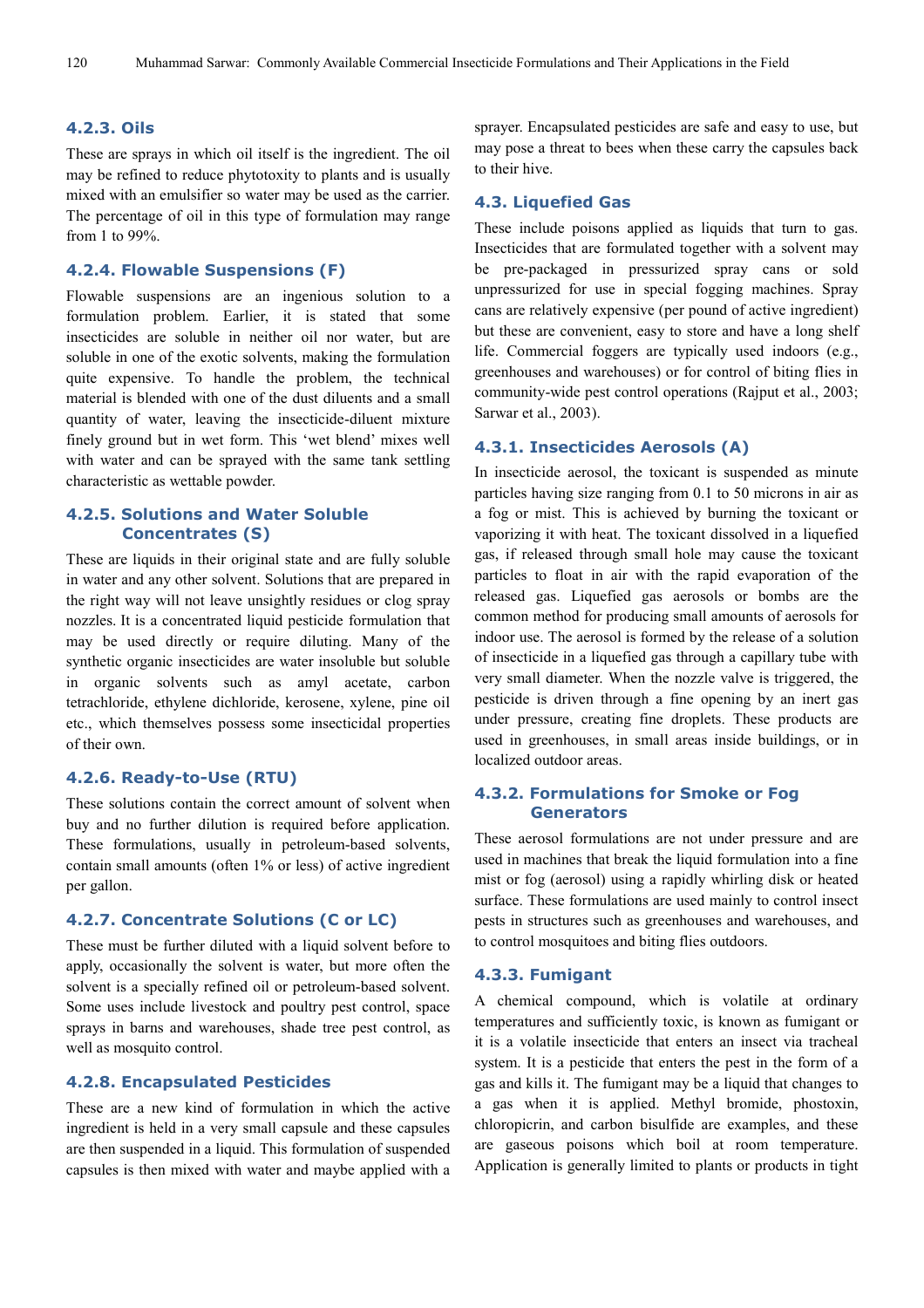enclosures or those that can be enclosed in gas-tight tents. Most are highly toxic and must be applied by trained, certified applicator. New formulations of phosphine-generating products have been developed and approved, and phosphine may become the principal fumigant gas*.* Fumigants are pesticides that form gases or vapors toxic to plants, insects, and microorganisms. Some active ingredients are formulated, packaged, and released as gases; others are liquids when packaged under high pressure and change to gases when they are released. Other active ingredients are volatile liquids when enclosed in an ordinary container and therefore are not formulated under pressure. Some others are solids that release gases when applied under conditions of high humidity or in the presence of water vapor. Fumigants are used for structural pest control, in food and grain storage facilities, and in regulatory pest control at ports of entry and at state and national borders. In agricultural pest control, fumigants are used in soil, greenhouses, granaries, and grain bins.

# **5. Common Adjuvants**

Insecticides contain one or more active ingredients that serve as toxicants (poisons). In their purest form (technical grade), these chemicals may be too toxic, too unstable, or too volatile to be handled or applied safely. Therefore, technical grade insecticide is always mixed with other compounds, known as adjuvants, in order to improve the performance, safety, or handling characteristics of a commercial product. These mixtures (technical grade insecticide plus adjuvants) are known as formulations and may represent 90-95% of the total volume of a commercial formulation. An adjuvant is a chemical added to a pesticide formulation or tank mixed to increase its effectiveness or safety. Most pesticide formulations contain at least a small percentage of adjuvants. Some of the most common adjuvants are surfactants, surface active ingredients that alter the dispersing, spreading, and wetting properties of spray droplets. Adjuvants include wetting agents (allow wettable powders to mix with water), emulsifiers (allow petroleum-based pesticides to mix with water), invert emulsifiers (allow water-based pesticides to mix with petroleum carrier), spreaders (allow pesticide to form a uniform coating layer over the treated surface), stickers (allow pesticide to stay on the treated surface), penetrants (allow the pesticide to get through the outer surface to the inside of the treated area), foaming agents (reduce drift, thickeners, reduce drift by increasing droplet size), safeners (reduce the toxicity of a pesticide formulation to the pesticide handler or to the treated surface, compatibility agents (aid in combining pesticides effectively), buffers (allow pesticides to be mixed with diluents or other pesticides of different acidity or alkalinity), and anti-foaming agents (reduce foaming of spray mixtures

that require vigorous agitation).

# **6. Combining Different Formulations**

Compatibility is an ability of two compounds to mix without affecting each other's chemical properties. Sometimes two different insecticide formulations are combined to create a more effective application; however, not all pesticides can be combined safely (Sarwar, 2014; Hina et al., 2015). Insecticides should be mixed in small quantities to test for compatibility problems and check or verify incompatibility using a jar test. The procedure is wearing label-prescribed protective clothing, measuring a pint of intended spray water into a quart glass jar, adding ingredients (in the order, surfactant, compatibility agents and activators, wettable powders and dry flowable formulations, water soluble concentrations and solutions, emulsifiable concentrations and flowable formulations, soluble powders, any adjuvants) and stirring well. For each ingredient (e.g., wettable powder), add 1 teaspoon per unit (pint or pound) per 100 gallons of final spray mixture; after mixing, let stand it for 15 minutes; and stir and observe the results. In case of compatible, smooth mixture combines well after stirring, but, incompatible mixture separates out, contains clumps, and is grainy in appearance (The University of Arizona, 2000).

Before combining various formulations, always check the label and other literature for possible solutions to incompatible mixtures or consult a pest control professional to find out whether the two formulations are compatible. The mixing of two incompatible insecticide formulations may be fatal. Incompatibility can be either chemical or physical and these incompatibilities may be clearly indicated on the product label. However, the pesticide product label can list any chemicals that should not be mixed with (i.e., incompatible with) or containers that should not be mixed in. For example, wettable sulfur should not be mixed with Lorsban or Morestan because these are incompatible (Bohmont, 1990; Khan et al., 2010).

# **7. Conclusion**

This review paper contains a brief discussion of the composition, preparation and use of the various types of insecticide formulations and presents an aid to persons presently engaged in pests control. Formulation involves processing the technical grade material by any method that will improve its effectiveness, storage, handling, safety and ease of application. The composite comprising of the toxic ingredient might be framed in a treatment that is appropriate for consumption in the form of a spray, dust, granule as well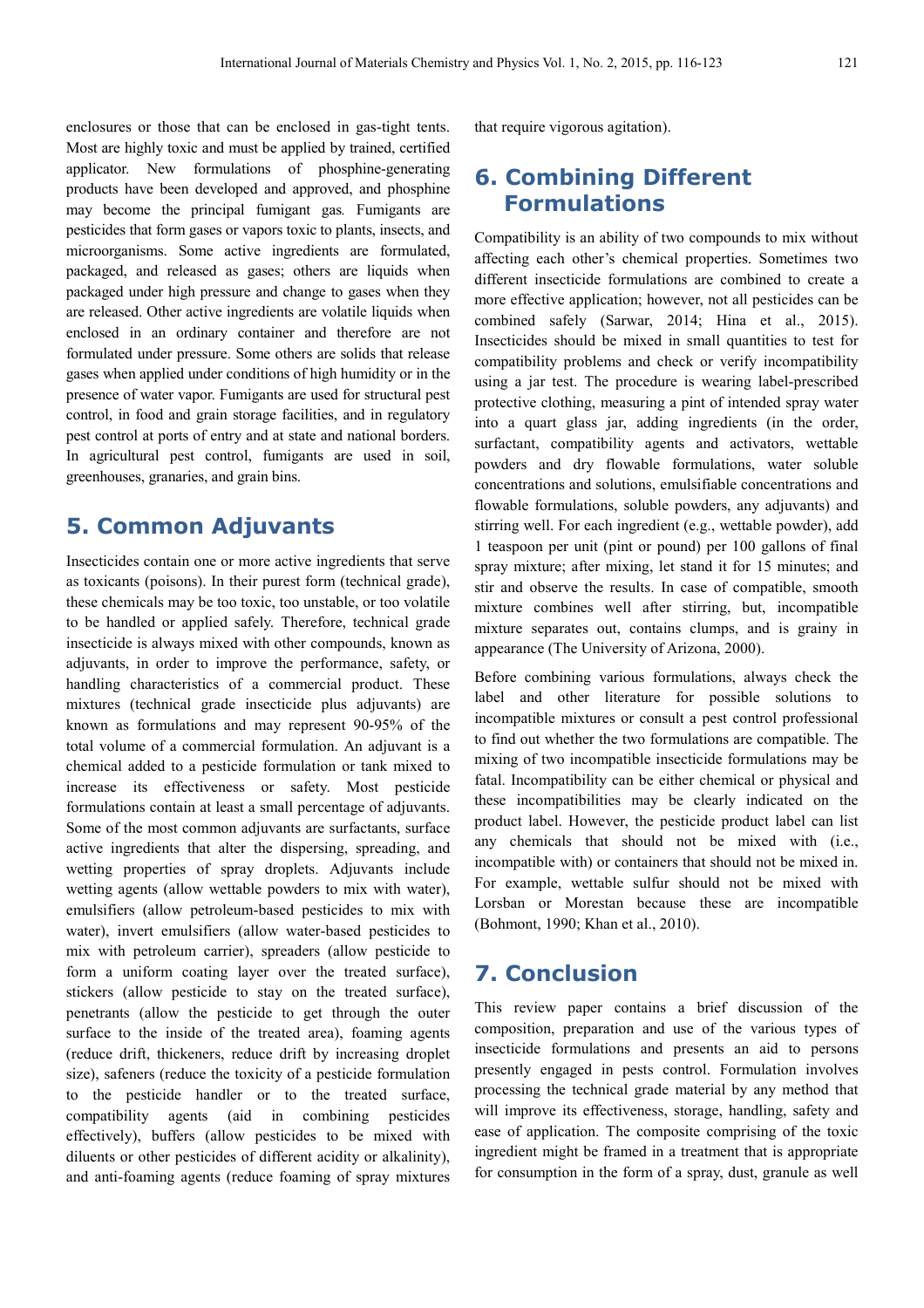as fumigant. The common formulations of insecticides are detailed in manuscript and some insecticide formulations include dusts, gels, granules, liquids, aerosols, wettable powders, concentrates, and pre-mixed solutions. A single active ingredient is often sold in several different kinds of formulations. To choose the best available formulation for pest control situation, the interrogations about each formulation should base on availability of the necessary application equipment, can the formulation be applied safely under the conditions in the application area (e.g., drift, runoff, wind, rain), can the formulation reach to target and stay in place long enough to control the pest, and is the formulation likely to harm the surface to which it is applied. To answer these kinds of questions, it needs to know something about the characteristics of different types of formulations (liquid, dry, or fumigant) and the general advantages and disadvantages of each type. The rain soon after the application may cause the pesticide or insecticide to run off and contaminate lakes, rivers, streams, or ponds. The wind may carry or drift the insecticide during the application onto adjacent property, bodies of water, peoples, or animals. The specific environmental precautionary statements may be present on the label describing how to avoid runoff or drift of insecticide in the vicinity. This document is intended to be educational in nature and might be helpful to manufacturers or consumers for making decisions about pesticide uses.

# **References**

- [1] Ahmad, N., Sarwar, M., Khan, G.Z., Tofique, M. and Salam, A. 2011. Efficacy of Some Plant Products and Synthetic Chemicals to Manage the Outbreak of Mealy Bug (*Maconellicoccus hirsutus*) in Cotton. Journal of Agriculture and Biological Sciences, 3 (1): 16-21.
- [2] Akbar, A., Sarwar, M., Ahmad, N. and Tofique, M. 2005. Evaluation of Different Granular Insecticides for the Suppression of Rice Stem Borers. Proce. 25<sup>th</sup> Pakistan Conger. of Zoology, March 1-3, Sindh Agriculture University, Tandojam. 25: 49-55.
- Bohmont, B.L. 1990. The standard pesticide user's guide (revised). Prentice Hall: Princeton, NJ.
- [4] Burges, H.D. 1998. Formulation of mycoinsecticides. In: Formulation of Microbial Biopesticides, Beneficial Microorganisms, Nematodes and Seed Treatments (H.D. Burges, Ed.), pp. 131-185. Kluwer Academic Publishers, Dordrecht, the Netherlands.
- [5] Chloe, D.P., Karl, W.J.W., Jon, E.S., Bryan, G., Tracye, M.M. and Michael, J.L. 2015. Assessing the fate and effects of an insecticidal formulation. Environmental Toxicology and Chemistry, 34 (1): 197-207.
- [6] Farm Chemicals Handbook. 1997. Meister Publishing Company, Willoughby, OH.
- [7] Hina, H.K., Sarwar, M. and Lohar, M.K. 2015. Repellence Activity of Plant Oils against Red Flour Beetle *Tribolium castaneu*m (Herbst) (Coleoptera: Tenebrionidae) in Wheat.

International Journal of Animal Biology, 1 (3): 86-92.

- [8] Khan, M.H., Sarwar, M., Farid, A. and Syed, F. 2010. Compatibility of pyrethroid and different concentrations of neem seed extract on parasitoid *Trichogramma chilonis* (Ishii) (Hymenoptera: Trichogrammatidae) under laboratory conditions. The Nucleus,  $47(4)$ : 327-331.
- [9] Knowles, D.A. 1998. Chemistry and technology of agricultural formulations. Kluwer Academic, London. 412 p.
- [10] Label Review Manual. 1998. U.S. Environmental Protection Agency, Office of Pesticide Programs, U.S. Government Printing Office: Washington, DC,. Miller, T.L, Ed. Oregon State University Extension Service: Corvallis.
- [11] Oregon Pesticide Applicator's Manual. 1993. A guide to the safe use and handling of pesticides.
- [12] Pimentel, D. 2005. Environmental and Economic Costs of the Application of Pesticides Primarily in the United State. Environment, Development and Sustainability, 7: 229-252.
- [13] Rajput, A.A., Sarwar, M., Bux, M. and Tofique, M. 2003. Evaluation of synthetic and some plant origin insecticides against *Helicoverpa armigera* (Hubner) on chickpea. Pakistan Journal of Biological Sciences, 6 (5): 496-499.
- [14] Rathburn, C.B.J. 1985. Insecticide formulations- types and uses: A review. J. Am. Mosq. Control Assoc., 1 (1): 80-84.
- [15] Sarwar, M. 2012. Competency of Natural and Synthetic Chemicals in Controlling Gram Pod Borer, *Helicoverpa armigera* (Hubner) on Chickpea Crop. International Journal of Agricultural Sciences, 2 (4):132-135.
- [16] Sarwar, M. 2013. Comparative Suitability of Soil and Foliar Applied Insecticides against the Aphid *Myzus persicae*  (Sulzer) (Aphididae: Hemiptera) In Canola *Brassica napus* L. International Journal of Scientific Research in Environmental Sciences, 1 (7): 138-143.
- [17] Sarwar, M. 2014. Understanding the Importance and Scope of Agricultural Education to the Society. International Journal of Innovation and Research in Educational Sciences, 1 (2): 145- 148.
- [18] Sarwar, M., Ahmad, N., Bux, M., Nasrullah and Tofique, M. 2011. Comparative field evaluation of some newer versus conventional insecticides for the control of aphids (Homoptera: Aphididae) on oilseed rape (*Brassica napus* L.). The Nucleus, 48 (2): 163-167.
- [19] Sarwar, M., Ahmad, N., Siddiqui, Q.H., Rajput, A.A. and Tofique, M. 2003. Efficiency of different chemicals on Canola strain Rainbow (*Brassica napus* L.) for aphids control. Asian Journal of Plant Sciences, 2 (11): 831-833.
- [20] Sarwar, M., Akbar, A., Ahmad, N., Khan, G.Z., Bux, M. and Tofique, M. 2007. Field Performance of Systemic Foliar and Granular Insecticides against Rice Stem Borers (*Scirpophaga*  spp.) in Rice Crop. Proce. 26<sup>th</sup> Pakistan Conger. of Zoology, Multan, March 1-3. 27: 89-94.
- [21] Terms of the Environment. 1997. U.S. Environmental Protection Agency, Office of Pesticide Programs, U.S. Government Printing Office: Washington, DC.
- [22] The University of Arizona. 2000. Pesticide Types & Formulations. Chapter 3: Arizona Agricultural Pesticide Applicator Training Manual, College of Agriculture and Life Sciences. The University of Arizona, Tucson, Arizona, 85721. p. III.1-III.21.